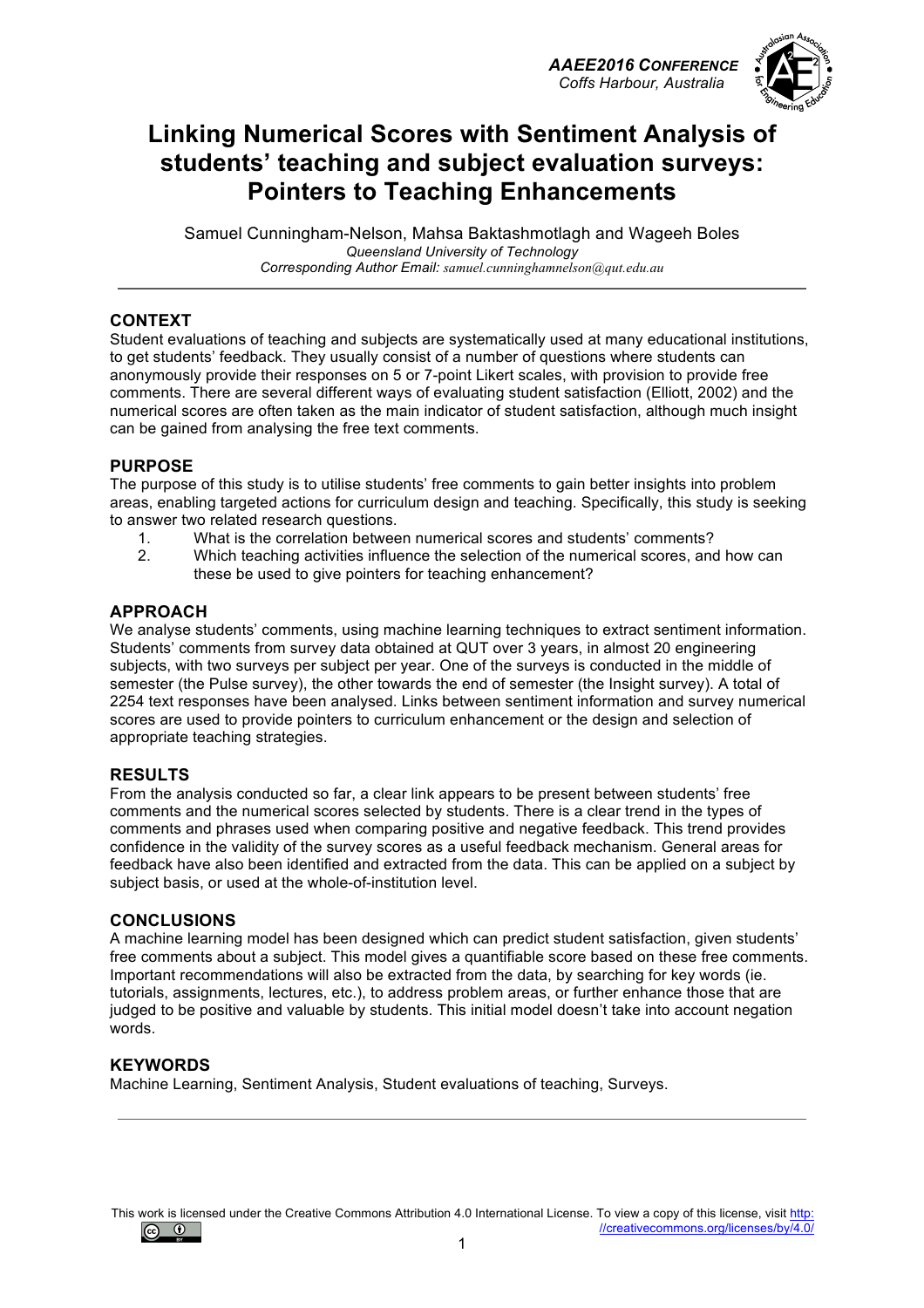# **Introduction**

Student evaluations of teaching are an important part of assessing student satisfaction in a particular class or course. The feedback from these student evaluations often consists of a score or ranking for several questions, and also the possibility of free text comments. Part of teaching is fulfilling the expectations of students, and feedback and ratings from evaluation allows that to be done (Cheong Cheng, 1997). From feedback, pointers and information can be determined and hopefully influence the teaching style and method of delivery. Using a single test item is one way of measuring student satisfaction (Elliott, 2002).

In its most basic form, student satisfaction for a unit can be rated as either good, neutral or bad. Sentiment analysis is the formal process of determining the opinion of students on a particular topic. Being able to predict opinion has many real applications from predicting the stock market (Mittal, 2012) to predicting the rating of upcoming blockbuster movies (Jong, 2011). These are two examples which the data being dealt with is not numbers, but textual statements. (Maas, 2011) shows a generic approach to using words as a vector and their application to sentiment analysis. All of these methods look at algorithms and search to find patterns and common connections.

Machine learning investigates algorithms that learn and improve in performance (Langley, 1996). Aside from the text analysis problem presented, machine learning can be used application such as: image recognition, handwriting identification, advertising, computer games and search engines such as Google.

# **Motivation**

In this study, machine learning is used to provide a link between the satisfaction score given to a unit, and free text comment. This link will demonstrate that in fact there is a correlation between these pieces of information. This in turn means that, looking at a free comment given, the reader should be able to roughly determine how satisfied the student is with the unit. Linking satisfaction and the comments given by the students, will then lead into teaching recommendations, particularly for types of teaching activities. Having positive or negative words associated with a particular teaching activity will convey insight and possible modifications to teaching approaches to be made.

This paper consists of several sections. The first section looks at using machine learning algorithms to predict the scores. Since both pieces of information are available, the accuracy of the tested algorithm can be determined. Numerical results are detailed in this section. The next section considers students' comments in relation to teaching. From this, recommendations based on particular teaching activities can be inferred.

# **Predicting Scores Using Machine Learning**

## **The Data Set**

Using data from the Queensland University of Technology, data was obtained to be used for this study. QUT runs two student surveys titled 'Pulse' and 'Insight' as a part of the framework 'Reframe' for evaluating learning and teaching (QUT, 2015). The first survey, the Pulse survey, solicits students' feedback in the early weeks of the semester. The second survey, titled Insight, surveys students at the end of semester.

In each of these surveys, students are asked to rate their views on three statements. They respond to each of these questions on a 5 point Likert scale. The statements are,

- 1. This unit is providing me with good learning opportunities.
- 2. I am taking advantage of opportunities to learn in this unit.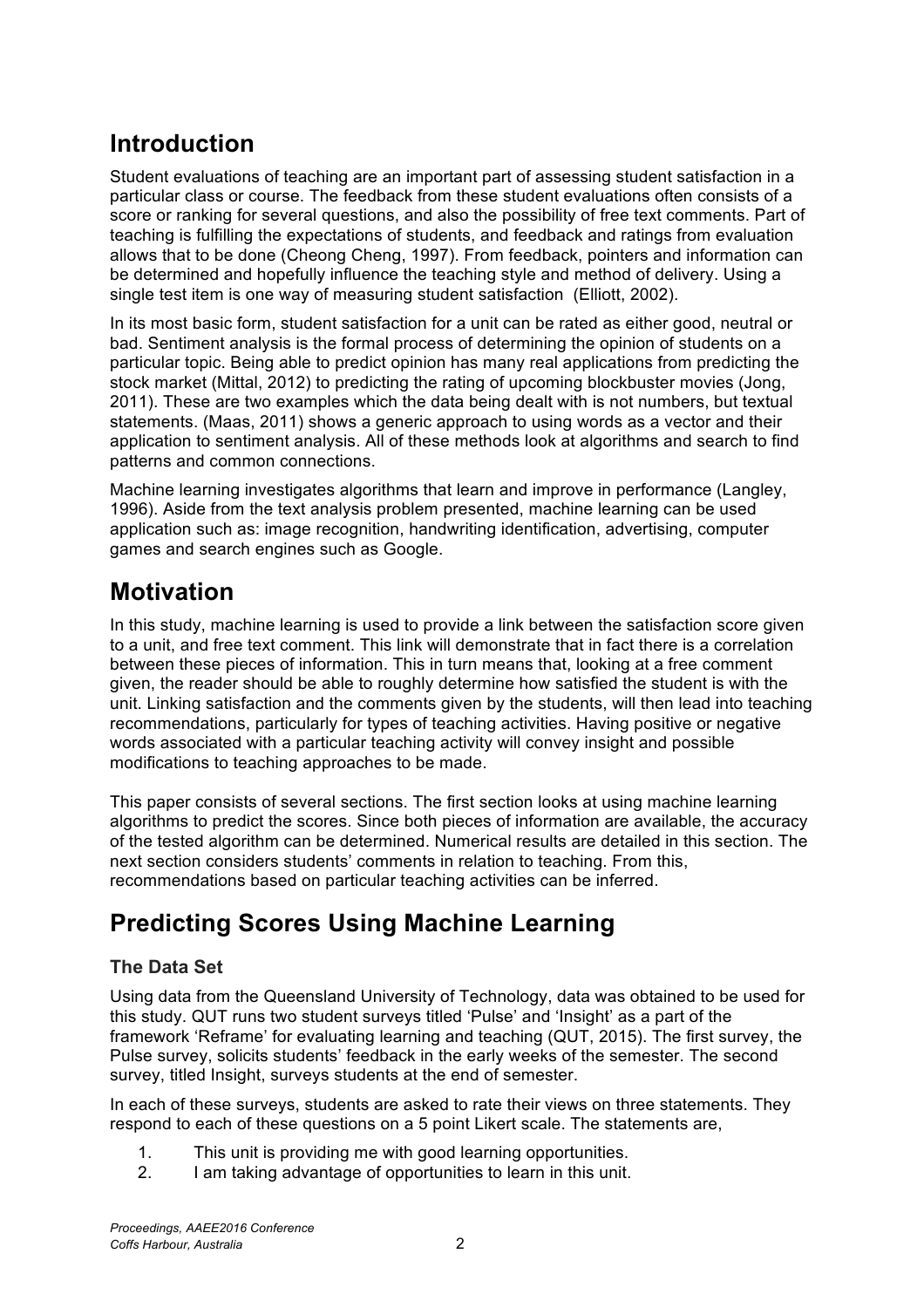3. I am satisfied with this unit so far.

Each statement was responded to on the Likert scale, 1 being disagree strongly, and 5 being agree strongly. After answering these questions, an open ended response was left optional, for students to respond to with feedback and suggestions asking them to "Please provide any further feedback you may have about this unit.". This feedback provides recommendations and suggestions for teaching staff to read and take into consideration.

Data from the third statement and open ended responses was the focus of this study. The study and analysis presented in this paper used Pulse and Insight survey data from 19 units in the Science and Engineering Faculty, over a 3-year duration. The data consisted of 2254 responses which included the numerical and text feedback. These were used in the machine learning analysis.

Examples of student responses include,

- *Satisfaction rating:* 4. *Free response:* "Excellent work. Very helpful staff and lots of assistance given via video tutorials."
- *Satisfaction rating:* 5. "Great structured unit. Very well organised and great learning environments"
- *Satisfaction rating:* 1. *Free response:* "The unit moved too quickly through concepts, and the content in the workshops has not helped with assessment items"
- *Satisfaction rating:* 2. *Free response:* "The assessment and the lectures didn't relate well - very confusing overall. Not enough practice problems."

### **Machine Learning Techniques**

Several machine learning techniques were explored to see if a correlation or relationship could be found between the students' given satisfaction scores and their free text comments. Demonstrating this correlation will lead to the ability of exploring possible teaching technique suggestions or improvements. For this study, Linear Regression, Naïve Bayes and Support Vector Machines (SVMs) were explored. Naive Bayes is a probabilistic model which is based on the Bayes rule along with a simplifying conditional independence assumption. In this context, Naive Bayes classifier returns the score which has the maximum posterior probability given the comment, where in each comment, the words are assumed to be conditionally independent of each other. SVM is an instance based algorithm which uses instance data (support vector) to create a function that maximises the margin/distance between classes (scores in our context). Kernel Support Vector Machine (kSVM) is one type of SVM, which was explored in this study. Linear regression finds the best-fitting regression line through the points (features extracted from the comments) by minimising the sum of squared errors between the true and estimated predictions (scores).

### **Analysis of Survey Data**

Data analysis of the survey data was an important part of the entire process. This section details that analysis process. Data was first gathered, information being formatted and preprocessed initially. The dictionaries used in the machine learning process were created. Data was rounded to a 3 point Likert scale, and the elements (or features) were extracted from the responses. Several machine learning methods were tested and implemented on the processed data. The results for these are summarised in the table at the end of this section. This rest of this section discusses the analysis process in more detail.

Initially the data was gathered and combined from each of the 19 units used. For each response, the important information was extracted. This consists solely of the students' satisfaction rating, and the free text. Before working with the data, it is important that it was in the correct format for analysis. This procedure is called pre-processing, where **t**he text data was then: converted to lowercase, removed included punctuation, and separated each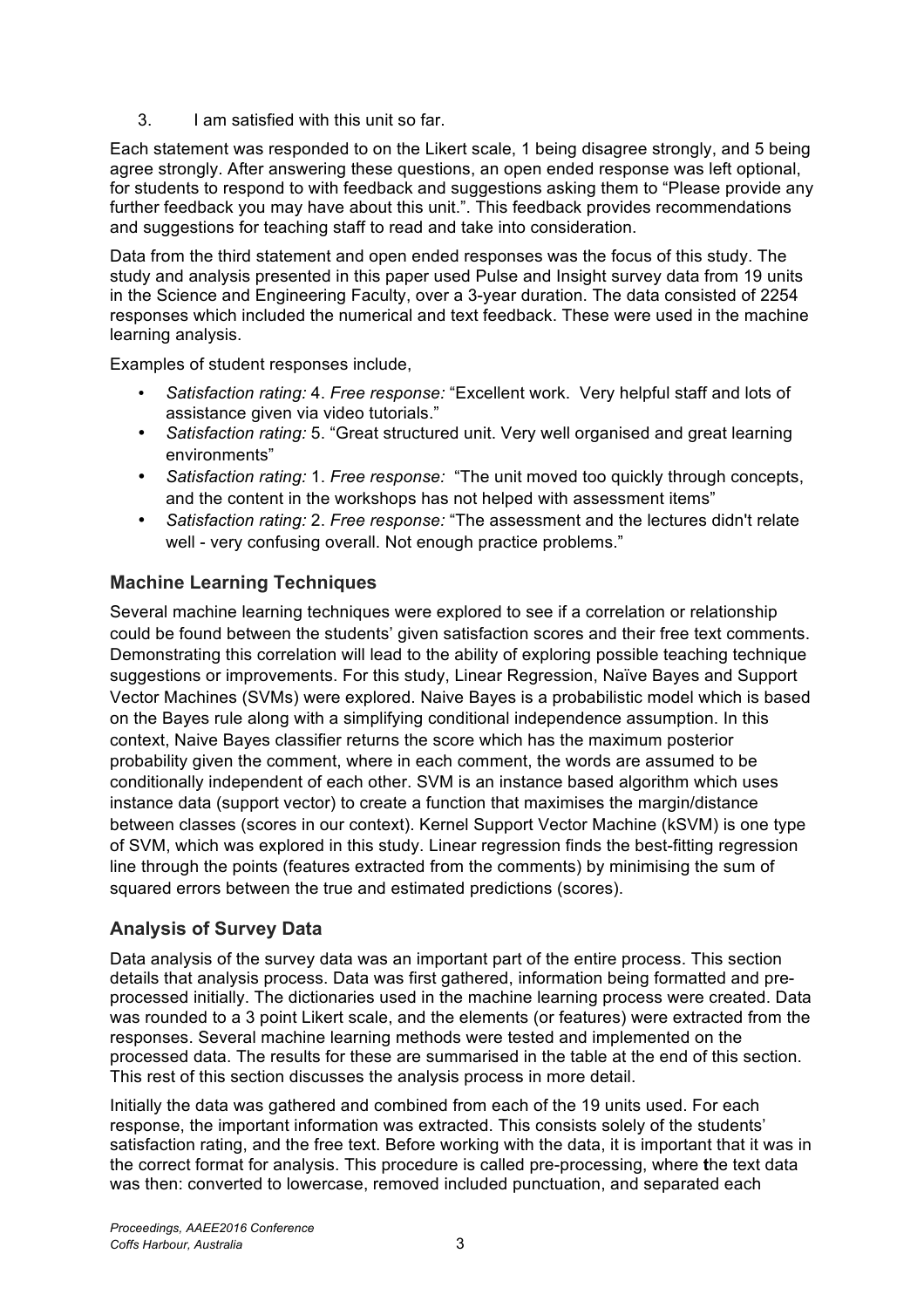response into individual words. Following this, data was then split into the division, 20% being used for testing and 80% for training. Common practice in machine learning applications, splitting the data in this proportion allows a large amount to be used for constructing the mode, and a smaller portion used to test the validity of the model.

Dictionaries, in computer fundamentals are an important part of performing an analysis. Just like a normal dictionary, but for a computer, the available dictionary details the possible list of words a computer program can recognise. For the analysis process, a dictionary of both positive and negative words (Hu, 2004) formed the starting point for the analysis. This dictionary contained two lists, one of positive words and one of negative words, totalling almost 7000 words. Since sentiment analysis looks at the 'positivity' or 'negativity' of a particular statement, these words were particularly important.

Two more dictionaries were considered; one dictionary considered of around 200 words that most commonly occurred in the responses, and were deemed important (leaving out non critical words, such as "and"). The other dictionary was one consisting of both the positive and negative words, as well as the 200 important words.

Examining the frequency which words occurred within the responses facilitated the second and third dictionaries to be created. The first dictionary contains only positive and negative words. The second dictionary containing the words that occurred most commonly, and were deemed to be important was constructed from the frequency in which the words occurred. The third combined dictionary was constructed from the distinctive entries which occurred in both dictionaries.

The final three dictionaries are referred to, and can be summarised as,

- External Dictionary Consists of positive and negative words Dictionary Size: 6789 words.
- Internal Dictionary Consists of individually chosen words Dictionary Size: 219 words. As discussed above, these words were chosen based on their merit.
- Combined Dictionary Consists of a unique combination of External and Internal dictionary words – Dictionary Size: 7008 words.

After constructing the dictionaries, the data was rounded from the original 5-point Likert scale, to a 3-point one instead. This matches the object, and means the data is placed into either a positive, negative or neutral category.

The next part of the process completed is called feature extraction. The feature extraction process involves creating a list and checking when a word within one of the responses also occurs within one of the dictionaries. These occurrences were used for the machine learning process. Data from the feature extraction was also normalised before continuing. The data was normalised to ensure that all data sits on the same scale.

Using the different machine learning methods mentioned above, mathematical models were created for each. These models were trained using the training data, and then tested using the remaining 20% of responses. Results were once again rounded to sit within the 3 point Likert scale.

Preliminary results showed that the external dictionary performed better, obtaining a lower mean square error and increased classification accuracy. The external dictionary was used for the remainder of the results. Table 1 below shows a summary of the results for different machine learning methods. To produce this table, the methods were run 20 times/partitions each, and the results averaged. The average accuracy and standard deviation were calculated over 20 partitions, as this is a common practice in text categorization (Md Arafat Sultan, 2016).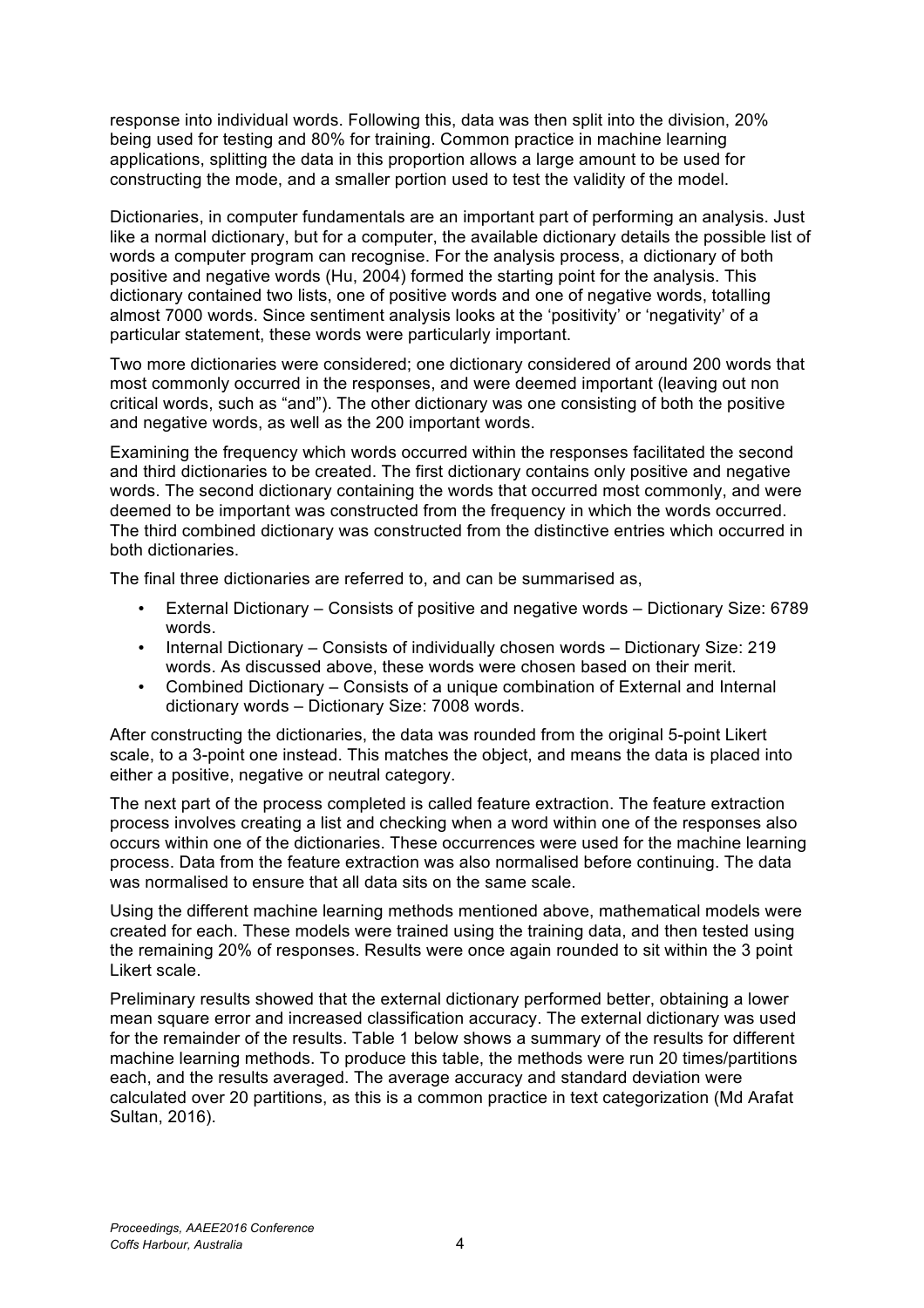|                      | <b>Testing Data</b>      |                                    | <b>Training Data</b>     |                                    |
|----------------------|--------------------------|------------------------------------|--------------------------|------------------------------------|
| Method               | Mean<br>Squared<br>Error | Percent<br>Correctly<br>Classified | Mean<br>Squared<br>Error | Percent<br>Correctly<br>Classified |
| Linear<br>Regression | 0.586                    | 39.67%                             | 0.564                    | 39.44%                             |
| <b>kSVM</b>          | 0.574                    | 57.70%                             | 0.517                    | 62.29%                             |
| Naïve<br>Bayes       | 0.821                    | 53.54%                             |                          |                                    |

**Table 1: Testing and Training Data Accuracies**

Table 1 lists two pieces of information: mean squared error (MSE) and percentage correctly classified. These pieces of information are listed for each machine learning method, as well as for both testing and training data. A lower mean squared error indicates better accuracy. A higher percentage correctly classified shows a better fit of the corresponding machine learning model. No results are included for training data for Naïve Bayes as this particular machine learning model does not use training data, it works using probabilities.

The testing data is the most important half of the table. The test data is data that was unseen by the trained model, and shows the ability of the model to correctly classify responses. The SVM method provided the highest percentage of correctly classified responses (highlighted above). Over 57% of free text comments entered were correctly matched to their corresponding satisfaction score stated by the students. This level of accuracy using the SVM machine learning method, and the amount of data obtained demonstrate a clear correlation between the types of words used by students in free text scores and their overall satisfaction rating. This level of correct classification (around 57%) is sufficiently comparable to what is achievable using textual data, as presented in published research (Md Arafat Sultan, 2016). Knowing that a link is present between the comments presented, and their weighting enables further analysis such as examining the keywords used.



**Figure 1: Training and test data size vs. correctly classified percentage**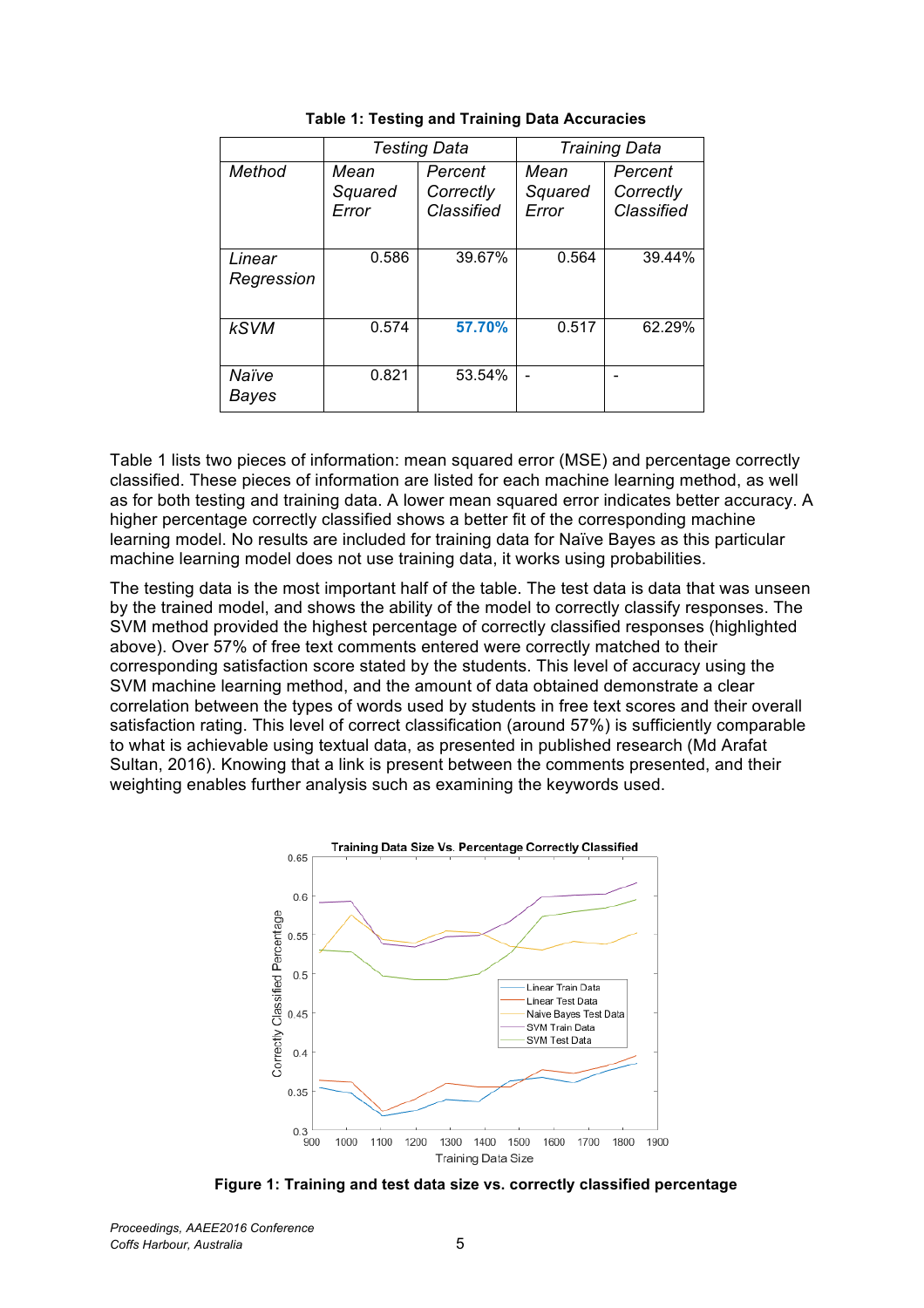Figure 1 below also shows the percentage accuracy for each of the tested methods against the number of responses used as a part of the training data. The figure shows an increase in correctly classified samples as the training data size increases. With access to further text responses and scores, it is predicated that the classification accuracy will continue to increase.

# **Insights from the Analysis – Teaching Activities**

After applying machine learning algorithms and establishing a relationship between the satisfaction scores and free text comments, teaching activities to be investigated were identified. Possible teaching activities or related words identified were: tutorial, tutor, assignment, lecture, lecturer, content, room, material, workshop, lab, assessment, prac, criteria and time. Identifying these words, the objective is to investigate which words impact students' satisfaction scores the most, and which ones provide insight into which teaching activities might need attention.

| Keyword                  | Low Score (1 or 2 out<br>of $5)$ | <b>Medium Score (3 out</b><br>of $5)$ | High Score (4 or 5<br>out of 5) |
|--------------------------|----------------------------------|---------------------------------------|---------------------------------|
| Tutorial(s) / Tute / Tut | 31.86%                           | 34.86%                                | 27.87%                          |
| Tutor(s)                 | 28.06%                           | 17.86%                                | 21.98%                          |
| Assignment(s)            | 11.60%                           | 8.28%                                 | 8.84%                           |
| Lecture(s)               | 44.09%                           | 41.18%                                | 30.97%                          |
| Lecturer(s)              | 17.93%                           | 14.81%                                | 18.35%                          |
| <b>Content</b>           | 29.54%                           | 28.32%                                | 18.35%                          |
| Room                     | 1.27%                            | 1.09%                                 | 0.76%                           |
| <b>Material</b>          | 4.64%                            | 5.45%                                 | 3.10%                           |
| Workshop(s)              | 6.33%                            | 5.23%                                 | 2.42%                           |
| Lab(s)                   | 5.06%                            | 6.97%                                 | 5.82%                           |
| Assessment               | 0.42%                            | 0.22%                                 | 0.15%                           |
| Prac(s) / Practical      | 8.44%                            | 7.63%                                 | 7.70%                           |
| CRA / Criteria           | 2.95%                            | 1.53%                                 | 0.68%                           |
| Time                     | 24.89%                           | 18.30%                                | 13.14%                          |

**Table 2: Teaching Keywords Mentioned in Sentiment Analysis Categories**

Table 2 displays each teaching keyword mentioned above, broken into three zones; low, medium and high scores. The three zones were determined from the given satisfaction scores for the unit, and the teaching keywords were extracted from the students' free textual comments. Each satisfaction score has an associated percentage that indicates the number of times a teaching keyword is mentioned in that particular zone. For example, 31.86% of students who have given the unit a low score (1 or 2 out of 5) mentioned the word tutorial (or similar). However, 27.87% of students who have given the unit a high score (4 or 5 out of 5) mentioned the word tutorial (or similar). This convention follows throughout the table.

From this table, conclusions can be drawn. For example, for the subset of data above;

• Lectures is a highly mentioned word, occurring in many student responses, both positive and negative. This could mean that lectures provide a pivotal role in students'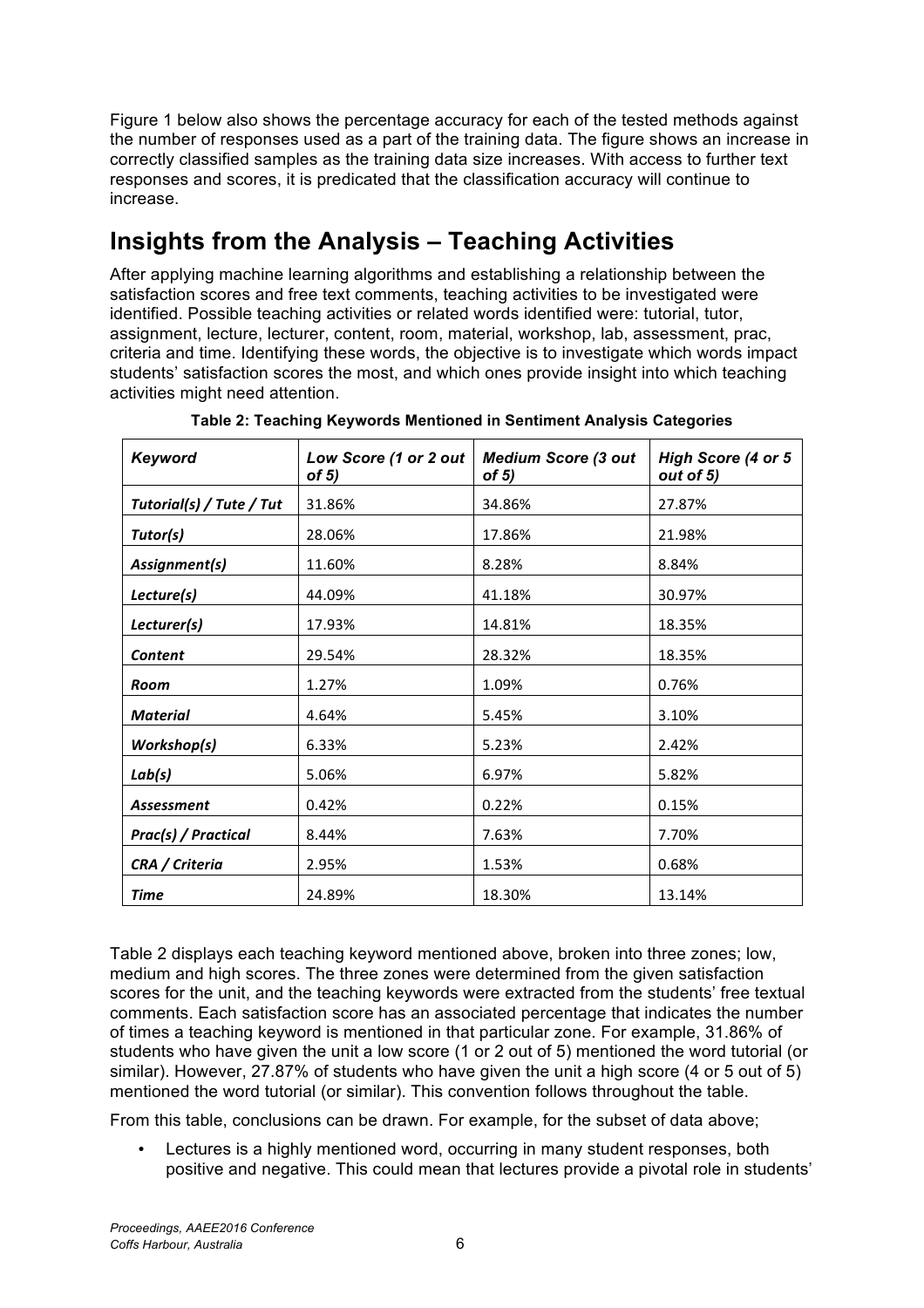satisfaction rating of a unit. This could also mean that lectures are the main mode of delivery.

- As a negative example, "content" is mentioned in much of the negative responses. If this table was focussing on a particular subject, this would indicate that students who gave the subject a low rating are likely to have had issues with the its content. Content for that unit might need to be closely examined, on its own, or in relation to other aspects such as lectures or tutorials, etc..
- The key word "Lecturers" has a high percentage mentioned in the high category, with many positive words being mentioned in close proximity. This could indicate that teaching strategies being applied in a certain unit are working well. This also means the potential for these lecturers to share their strategies with other for enhanced student experience.

The table shows the responses across all units, however applying the same analysis to individual units would provide valuable insights, and possible actions for teaching staff to take.

# **Conclusion**

This research demonstrated that there was a correlation between the numerical satisfaction score given by students and their free text comments. Using an SVM machine learning classification method, 57% of free text responses were found to be correctly classified to their corresponding satisfaction score.

From this, using results either faculty wide or unit-by-unit, recommendations can be drawn for particular teaching activities. For example, from the chosen subset of student comments, if responses include positive impacts of the lecturers on student satisfaction scores, then, details of the teaching strategies those lecturers used can be shared with other lecturers to collectively enhance delivery or student-lecturer interactions. On the other hand, if content is associated with negative student comments, this signals the need to closely examine that content. Possible sources of problems in relation to unit content could be referring to how the content is organised, linked to pre-requisite knowledge, or difficulties arising from varied expectations between students and lecturers. However, in general, having established links between scores and comments can be a rich source of identifying specific actions that address problem areas, as well as further enhance those aspects that are working well, in the students' views.

It must be noted here that student survey data are only one source of feedback on unit content and delivery, and should be used in conjunction with other teaching and learning evaluation strategies.

Future investigations will consider larger datasets, which is expected to improve the accuracy of the SVM machine learning model. It is also planned that negation words such as "not" will be taken into account to ensure that the correct positive or negative sentiment is assigned. Particular words might also influence the end result more than others. Using words with high correlation to the satisfaction score, would be another aspect to be explored to examine their effects on improving the classification accuracy.

# **References**

Albertini, S., Zamberletti, A., & Gallo, I. (2014). Unsupervised feature learning for sentiment classification of short documents. *JLCL*, *29*(1), 1-15.

Póczos, B., Ghahramani, Z., & Schneider, J. (2012). Copula-based kernel dependency measures. *arXiv preprint arXiv:1206.4682*.

Cheong Cheng, Y., & Ming Tam, W. (1997). Multi-models of quality in education. *Quality assurance in Education*, *5*(1), 22-31.

Elliott, K. M., & Shin, D. (2002). Student satisfaction: An alternative approach to assessing this important concept. *Journal of Higher Education Policy and Management*, *24*(2), 197-209.